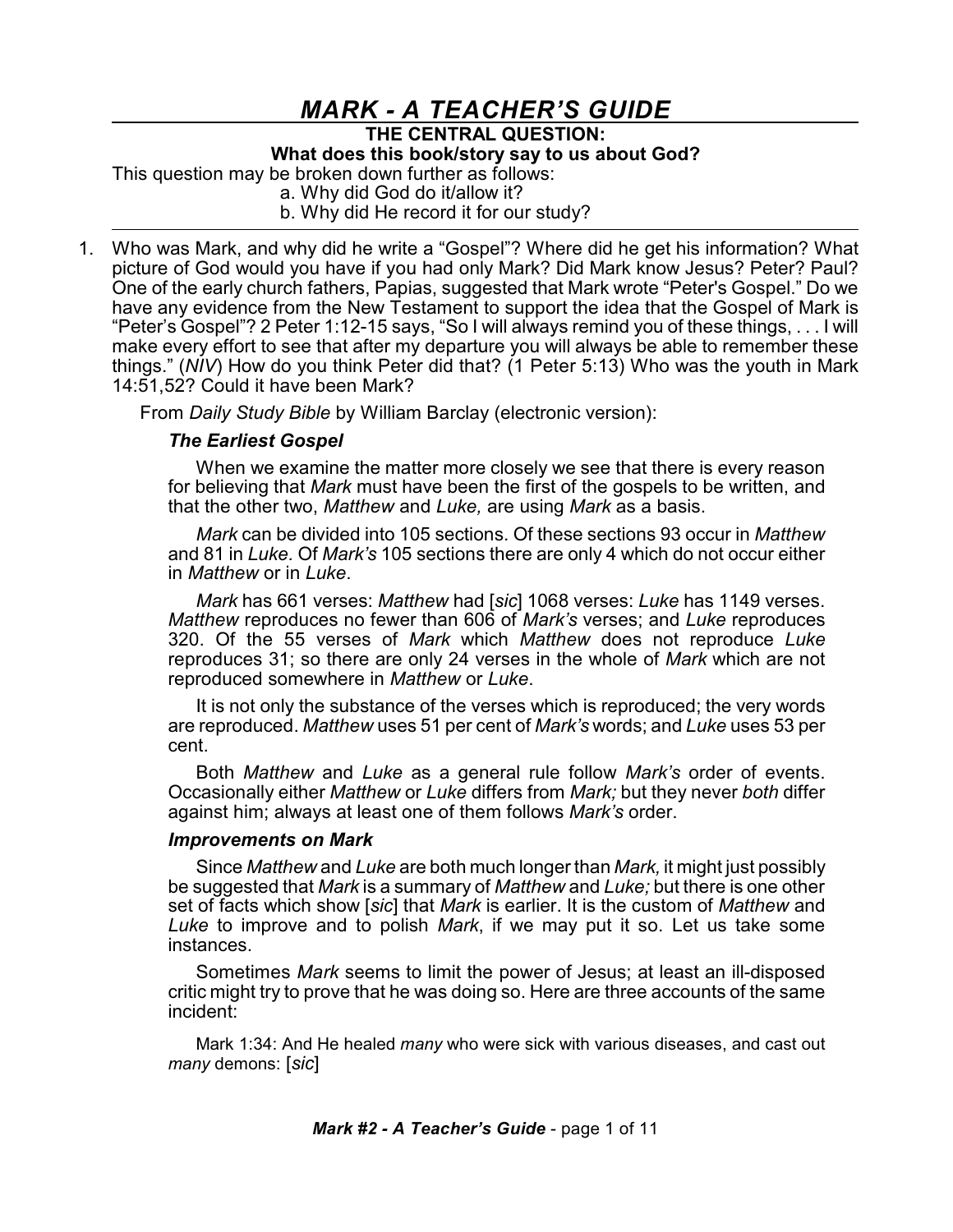Matthew 8:16: And he cast out the spirits with a word, and healed *all* who were sick;

Luke 4:40: And he laid his hands on *every one* of them, and healed them.

Let us take other [*sic*] three similar examples:

Mark 3:10: For He had healed *many*; Matthew 12:15: And he healed them *all*; Luke 6:19: and healed them *all*.

*Matthew* and *Luke* both change *Mark's many* into *all* so that there may be no suggestion of any limitation of the power of Jesus Christ.

There is a very similar change in the account of the events of Jesus' visit to Nazareth. Let us compare the account of *Mark* and of *Matthew*.

*Mark* 6:5,6: And *he could do* no mighty work *there* …and he marveled because of their unbelief;

*Matthew* 13:58: And *he did not do* many mighty works there, because of their unbelief.

*Matthew* shrinks from saying that Jesus *could not* do any mighty works; and changes the form of the expression accordingly.

Sometimes *Matthew* and *Luke* leave out little touches in *Mark* in case they could be taken to belittle Jesus. *Matthew* and *Luke* omit three statements in *Mark*:

Mark 3:5: "He looked around at them with anger, grieved at their hardness of heart."

Mark 3:21: And when his friends heard it, they went out to seize him: for they said, *He is beside himself*;

Mark 10:14: He was indignant*.*

*Matthew* and *Luke* hesitate to attribute human emotions of anger and grief to Jesus, and shudder to think that anyone should even have suggested that Jesus was mad.

Sometimes *Matthew* and *Luke* slightly alter things in *Mark* to get rid of statements which might seem to show the apostles in a bad light. We take but one instance, from the occasion on which James and John sought to ensure themselves of the highest places in the coming Kingdom. Let us compare the introduction to that story in *Mark* and in *Matthew*:

Mark 10:35: *James and John,* the sons of Zebedee, came forward to him, and said to him …,

Matthew 20:20: Then the mother of the sons of Zebedee came up to him, with her sons, and kneeling before him she asked him for something.

*Matthew* hesitates to ascribe motives of ambition directly to the two apostles, and so he ascribes them to their mother.

All this makes it clear that *Mark* is the earliest of the gospels [*sic*] *Mark* gives a simple, vivid, direct narrative; but *Matthew* and *Luke* have already begun to be affected by doctrinal and theological considerations which make them much more careful of what they say.

## *The Teaching of Jesus*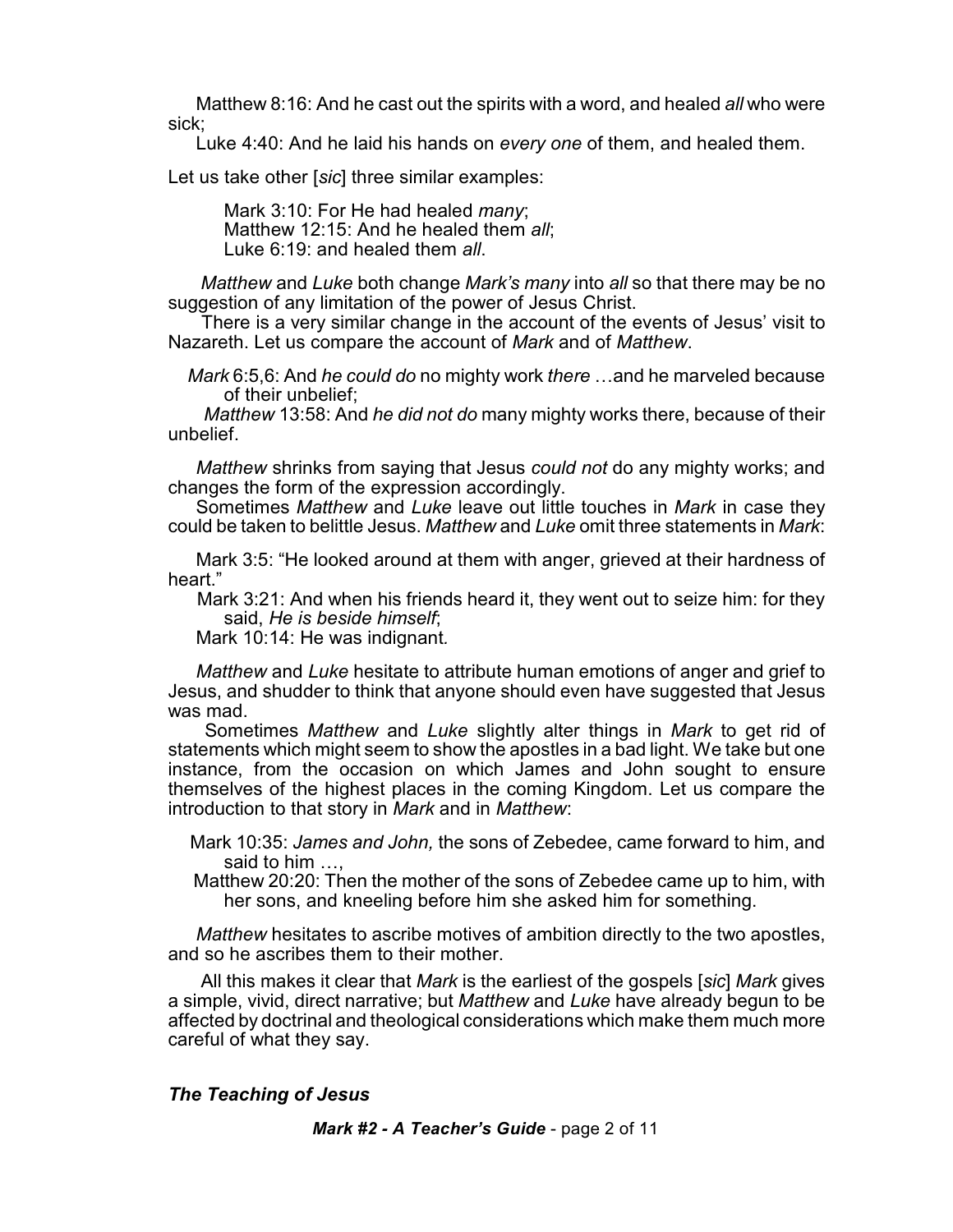We have seen that *Matthew* has 1068 verses; and that *Luke* has 1149 verses; and that between them they reproduce 582 of *Mark 's* verses. That means that in *Matthew* and *Luke* there is much more material than *Mark* supplies. When we examine that material we find that more than 200 verses of it are almost identical. For instance such passages as Luke 6:41,42 and Matthew 7:3,5; Luke 10:21,22 and Matthew 11:25-27; Luke 3:7-9 and Matthew 3:7-10 are almost exactly the same.

But here we notice a difference. The material which *Matthew* and *Luke* drew from *Mark* was almost entirely material dealing with the events of Jesus' life; but these 200 additional verses common to *Matthew* and *Luke* tell us, not what Jesus *did* but what Jesus *said.* Clearly in these verses *Matthew* and *Luke* are drawing from *a common source-book of the teachings of Jesus*.

That book does not now exist; but to it scholars have given the letter Q which stands for *Quelle*, which is the German word for *source*. In its day it must have been an extraordinarily important book, for it was the first handbook of the teaching of Jesus. (*Daily Study Bible* - article *The Synoptic Gospels*)

Conservative Christians scholars all agree that the Gospel of Mark was written by John Mark, the son of Mary, (Acts 12:12) and the cousin of Barnabas. (Colossians 4:10) He was a young man who grew up in Jerusalem. His first name was John. (Acts 13:5,13; Colossians 4:10; Philemon 24; 1 Peter 5:13) It is likely that the upper room where Jesus spent His last night with the disciples was in Mark's parent's home. (See Matthew 26:18; Mark 14:51; Luke 22:12; Acts 1:13) For some time after the crucifixion, their home served as headquarters for the early church and the place where the disciples stayed when in Jerusalem. (John 20:19; Acts 1:13,14; 12:12) John Mark accompanied Paul and Barnabas on the first part of their first missionary journey, but he went home before its end. (Acts 13:5,13) John Mark later worked with Peter and Paul. (1 Peter 5:13; Colossians 4:10; 2 Timothy 4:11) The *SDA Bible Commentary* adds:

Papias, bishop of the city of Hierapolis, about 10 mi. (16 km.) from Colossae and Laodicea in Asia Minor, is the first known writer who speaks of Mark as the author of this Gospel. In his *Interpretations,* written about 140 AD, as quoted in Eusebius (*Ecclesiastical History* iii. 39. 15; Loeb ed., vol. 1, p. 297), he states:

"'And the Presbyter [most probably the presbyter John] used to say this, "Mark became Peter's interpreter and wrote accurately all that he remembered, not, indeed, in order, of the things said or done by the Lord. For he had not heard the Lord, nor had he followed him, but later on, as I said, followed Peter, who used to give teaching as necessity demanded but not making, as it were, an arrangement of the Lord's oracles, so that Mark did nothing wrong in thus writing down single points as he remembered them. For to one thing he gave attention, to leave out nothing of what he had heard and to make no false statements in them."'" (Nichol, F.D. (1978; 2002). *The Seventh-day Adventist Bible Commentary*, Volume 5 page 561. Review and Herald Publishing Association.)

This statement is in harmony with Peter's reference to Mark as "my son." (1 Peter 5:13)

Most scholars agree that Mark was the first Gospel written. It was probably written around A.D. 65, near the time of Peter's death in Rome.

Evidence that Peter was the main source of the Gospel is found in the book itself. Peter, a fisherman who grew up in Galilee, was the only Gospel writer to mention gathering up the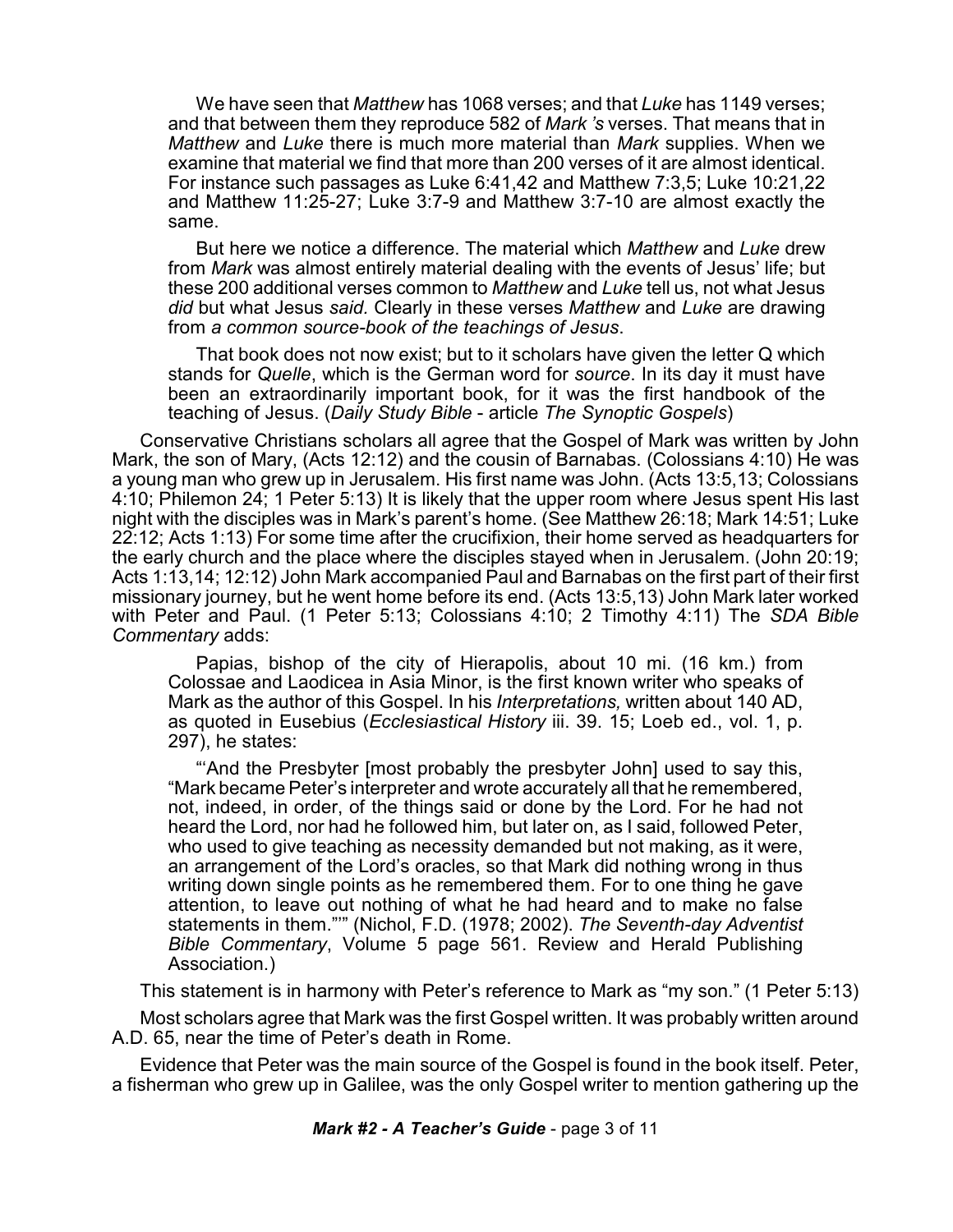extra *fish* left over after feeding the five thousand men–besides women and children. (Mark 6:43) He mentioned the seating of the groups in more detail than the other writers. (Mark 6:39,40) The Gospel of Mark describes Peter's denial at the trial of Jesus in most detail. (See Mark 14:27-31; 66-72; compare Matthew 26:34,69-75; Luke 22:34,54-62; John 13:38; 18:15- 18,25-27) Simon Peter and his friends were the ones who first went looking for Jesus after His miraculous day in Capernaum. (Mark 1:36) Peter remembered in detail the healing of the leper, (Mark 1:40) and the lowering of the paralyzed man through Peter's roof. (Mark 2:1-4; Luke 5:17-26) He remembered the actual appearance of Jesus at the healing of the man with the paralyzed hand on the Sabbath. (Mark 3:5) He remembered the details of dealing with the demoniac of Gergasa. (Mark 5:4-6) Only Mark mentioned the healing of the deaf and dumb man using saliva, mentioning the actual command Jesus gave in Aramaic–"Ephphatha"–Be opened! (Mark 7:32-35) He mentioned that it was the next day when Peter questioned Jesus about the withered fig tree. (Mark 11:20,21)

Mark's Gospel was widely known among Christians as early as A.D. 150. The fact that Mark is the shortest Gospel and yet has many intimate details of the stories, suggests that Mark wrote first and the others borrowed from him. There are some passages that Matthew and Luke share that are not in Mark, and it has been hypothesized that there was another "source" (*Quelle* in German) from which Matthew and Luke also borrowed. While Matthew focused on who Jesus was, Mark focused on what Jesus did. Luke addressed the question, "To whom did Jesus come?" John seemed to ask, "What did Jesus want us to learn?"

Evidence that Mark was probably focusing on a Roman audience is the fact that a number of words he used for soldiers and officials are the Latin words which he transliterated into Greek rather than using the normal Greek words for those individuals. Mark also explained facts which would be unfamiliar to Romans such as Jewish rituals, coinage, Pharisaical customs, the Passover, and certain Aramaic words. (See Mark 5:41; 7:3,4,34; 12:12; 14:12; 15:34)

2. How do you feel about the fact that taken together, Matthew and Luke borrowed more than 90 percent of Mark? Is that plagiarism? Even if there were no laws against plagiarism in those days, didn't God know what was right?

As we have learned from the *Daily Study Bible*, only 24 verses of Mark have no parallel in either Matthew or Luke. That is about one percent of what he wrote! Is it right for inspired writers to do so much borrowing? About ninety percent of Mark is nearly verbatim in either Matthew or Luke. On the other hand, if God was the Principal Contributor to the writings of each of these Gospels, didn't He have the right to repeat as much as necessary to emphasize what He wanted to teach? Each of the Gospel authors wrote for a different audience, and they probably had no notion that some day we would be comparing their writings with each other using a magnifying glass. Luke said specifically that he researched the accounts of the life of Jesus to try to determine the truth. That is not plagiarism; it is good scholarship!

3. Was the Sabbath really made for man? (Mark 2:27,28) Would you be happier if God would just eliminate the Sabbath commandment? What does your attitude about the Sabbath commandment imply? Is the Sabbath commandment at least a little bit arbitrary? Is the seven-day cycle arbitrary? What about choosing just one day out of the seven? What does *arbitrary* suggest? Does arbitrary mean we really do not have any reason for doing it? If someone who knows you very well gives you a gift and says, "This is just what you need!" would you consider such a gift arbitrary? Have people down through the years generally kept the Sabbath for arbitrary reasons? If we just keep it because we believe God has commanded it, doesn't that make us legalists?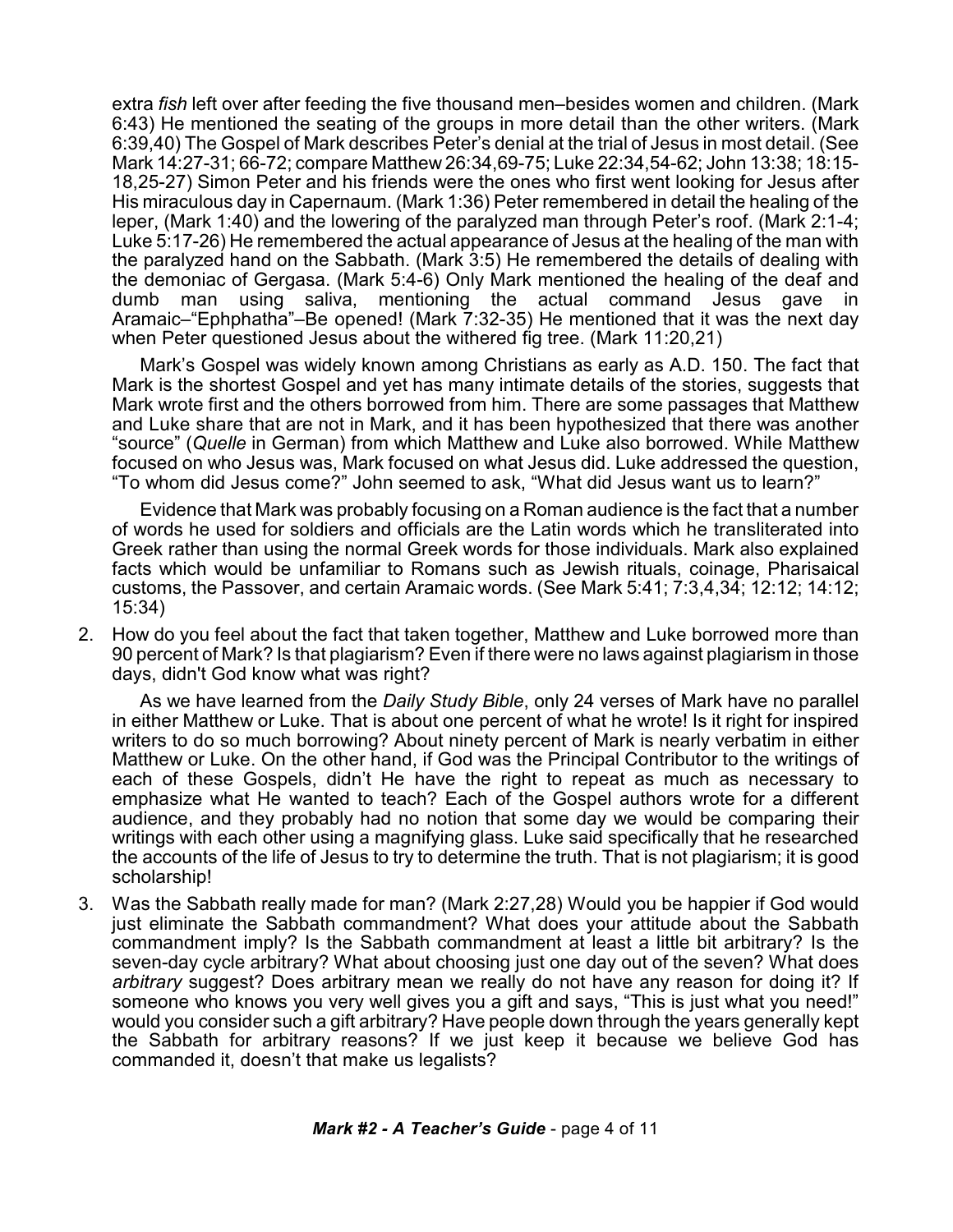There are two main institutions that God has given us, that have been preserved somewhat intact since the times of Adam and Eve. One is marriage, and the other is the Sabbath. To some, the fact that God gave marriage and the Sabbath at creation suggests that these two institutions were intended to have great meaning for us. But, if they are supposed to be very important to us and be of value to us, wouldn't Satan do everything possible to destroy their meaning and thus destroy us? Of course he would!

It should be obvious to anyone aware of the news in our day that Satan has done everything he can to destroy marriage and the family and whatever God intended for us to learn and gain from those institutions. It should also be obvious from a fairly cursory understanding and survey of Scripture that he has done what he could to cause a great deal of controversy and misunderstanding about the Sabbath. The Jews developed at least 1521 rules for Sabbath observance. In Christ's day He found it necessary to go out of His way to constantly "break" their Sabbath "rules" in order to try to point out what He intended by correct observance of the Sabbath! That suggests to us that the Sabbath was still important in Jesus' eyes, or else He probably would have simply ignored the issue. He apparently ignored other major social issues such as slavery!

But Jesus certainly did not ignore the Sabbath; neither did the Jews! The way each side observed the Sabbath was such a clear indication of what kind of God they each believed in and worshiped! Jesus tried to teach us about a God who wants to be our Friend. (See John 15:15) They tried to suggest that God was a terrible taskmaster just waiting to catch any one of His children in the slightest infraction of some Sabbath rule. That turned them into incredible legalists. Since they were constantly piling up rules, they had to constantly develop loopholes to get around their own rules! Anyone looking on would immediately get the impression that their "god" was an arbitrary and nitpicking legalist. By contrast, Jesus wanted His followers to look forward to the Sabbath. He wanted them to enjoy it. That is what God has always really wanted.

4. Why did Jesus say, "Whoever blasphemes against the Holy Spirit will never be forgiven; he is guilty of an eternal sin"? (Mark 3:29; compare Matthew 12:31) What is an "eternal sin," and why can't it be forgiven?

In the events told in this passage, the Pharisees knew for sure that the Spirit that was working with Jesus was not Beelzebul (or Beelzebub). But in order to discredit Him, they were accusing Him of being empowered by the Devil. That constituted a deliberate rejection of light. Since the Holy Spirit is the One who works with us to convict and convince us of the truth, if we reject Him and His work, we are cutting off the only source of help available to us. They had rejected Jesus from the time of His birth, and despite mounting evidence their rejection continued to grow. In fact, the stronger the evidence in favor of Jesus, the more violently they opposed Him. So long as one takes that attitude, it is impossible for such a person to be brought back to God.

Blasphemy against the Holy Spirit, sometimes referred to as the "unpardonable sin," consists of progressive resistance to the truth until one becomes totally unresponsive to it. The person usually understands that he is in direct opposition to the truth but for some reason rejects it. There is nothing more that God can do for such a person while maintaining freedom of choice for that individual.

5. Why did Jesus seem to be quite concerned about people being hungry? (Mark 5:43; 6:31,37; 8:2,3) Shouldn't He have left such the small details to others?

One of the best evidences that Jesus was the kind of Person who will be a delight to live with forever is this kind of detail that suggested that He was constantly thinking about the welfare of others. This unselfishness can be very annoying to people who would rather be selfish, but it is the very essence of heaven. God was showing us that every aspect of our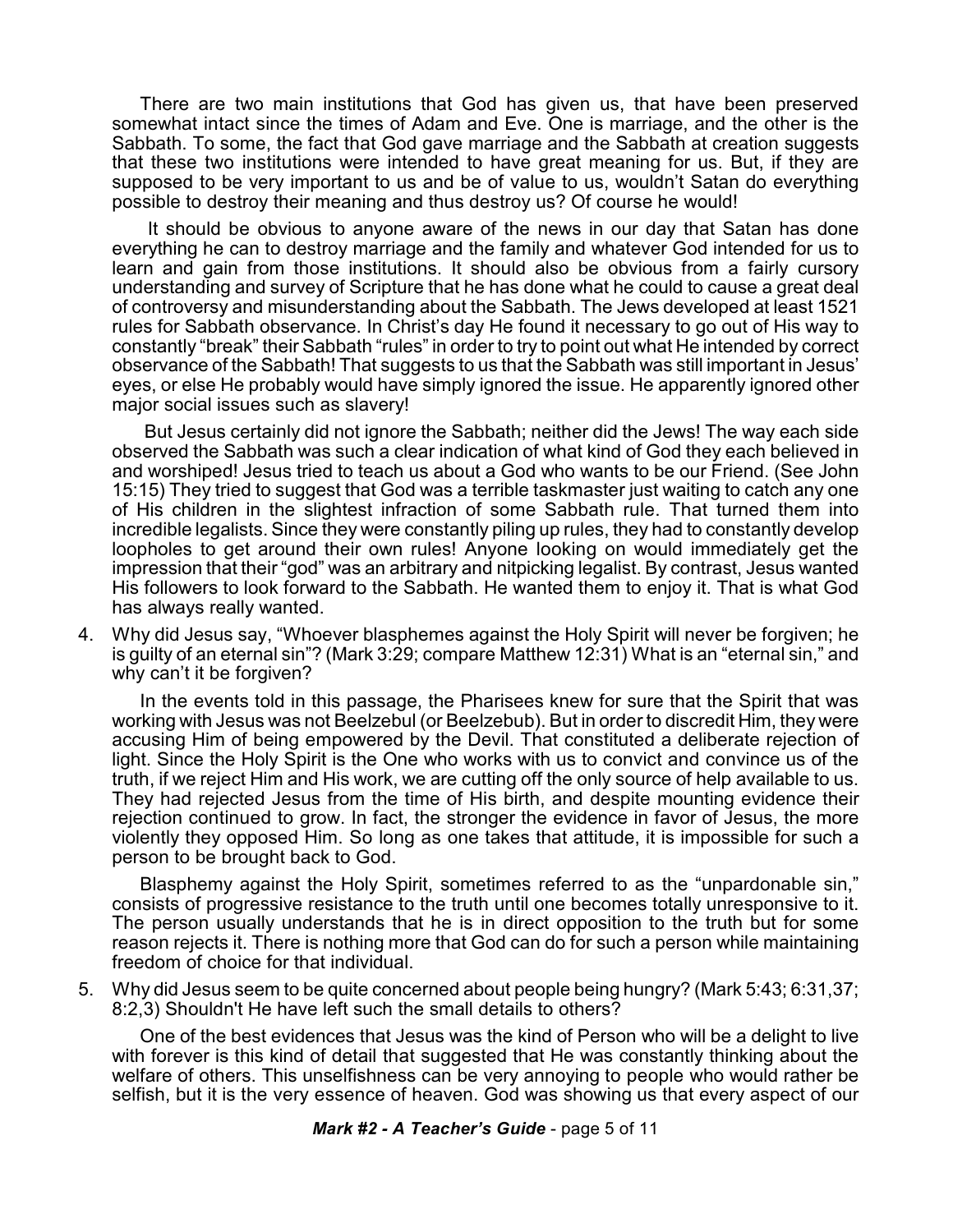lives is of concern to Him. He wants to be our Friend and friends are always thinking of their friends' welfare. Note that it is in Peter's Gospel (Mark) that the hunger and age of Jairus' daughter, the little girl raised from the dead, are mentioned because Peter was there, and it made an impression on him. He also mentioned the specific Aramaic expression that Jesus used: *talitha cumi* (or, *koum*). (Mark 5:41)

6. What did Jesus mean by saying, "There is nothing outside a man which by going into him can defile him; but the things which come out of a man are what defile him"? (Mark 7:15)

First of all, it needs to be emphasized that Jesus was not discussing diet, but rather, He was discussing "ritual cleanliness" as defined by the Jews of His day. This "ritual cleanliness" was largely a matter of the commandments of men and not the commandments of God. There is nothing in Mark 7 that discusses health. Mark 7:3,4 should indicate clearly what kind of issues Jesus was discussing. If Jesus had declared in Mark 7 that all foods were safe to eat, then Peter should not have objected to the things he saw in the vision of the sheet let down from heaven in Acts 10.

Jesus made it clear in Mark 7:20-23 what kind of "uncleanness" He had in mind. Jesus was contrasting real spiritual issues with their man-made traditions.

7. Why did Jesus so often tell those He had healed not to tell anyone? (Matthew 9:30; 12:16; Mark 5:43; 7:36; 8:26; 9:9; but compare 5:19) Is it true that no matter how well we have prepared, God expects us to go and witness if we are willing?

In some cases, Jesus urged those He had healed to rush to the priests without telling anyone in order to get a fair judgment from the priests. If the priests had suspected that the person had been healed by Jesus, they might have given a dishonest judgment just to make it appear that Jesus could not really heal people. In other cases, Jesus probably warned people not to tell other people that He had healed them because He did not want to be known as some kind of wonder-worker since that would create a great stir and make it more difficult for Him to do His more important tasks. It is also likely that some who had been healed knew so little about Jesus that they might have misrepresented Him by their words. In our day, many claim to be witnessing for Jesus who say things about Him that clearly misrepresent Him.

8. When healing blind people, why do you suppose Jesus sometimes just spoke, sometimes used saliva (spittle), and sometimes used saliva mixed with clay? Did these "medications" have anything to do with the healing itself? Did they act somehow as a "placebo"? Why do we use oil today when we do an anointing? (James 5:14-17) What does the oil represent? Why were the eyes of the man in Mark 8:22-26 only partially healed at first, and then Jesus healed him the rest of the way? Did the blind man lack faith? Did Jesus make a mistake at first? Did Jesus do this miracle step-by-step, slowly, so everyone at the scene would be able to fully comprehend what was going on? What do you think the blind man believed about what Jesus was doing? Would the use of saliva (spittle) tend to enhance the man's faith? Why were the religious leaders so upset when Jesus performed these miracles, especially when He performed these miracles on the Sabbath?

Among Eastern peoples spittle is thought to have both evil and good effects. (See Numbers 12:14; Deuteronomy 25:9; Job 30:10; Mark 7:33; 8:23; John 9:6,7) The ancients believed that saliva contained healing properties. (See, for example, *Talmud, Baba Bathra* 126b, Soncino ed., p. 526) Among certain peoples even today, spittle is thought to be the means of transferring superhuman powers. The ancient Romans believed that spittle could prevent the evil spirits from entering a baby. This may be part of the background for the idea of "holy water."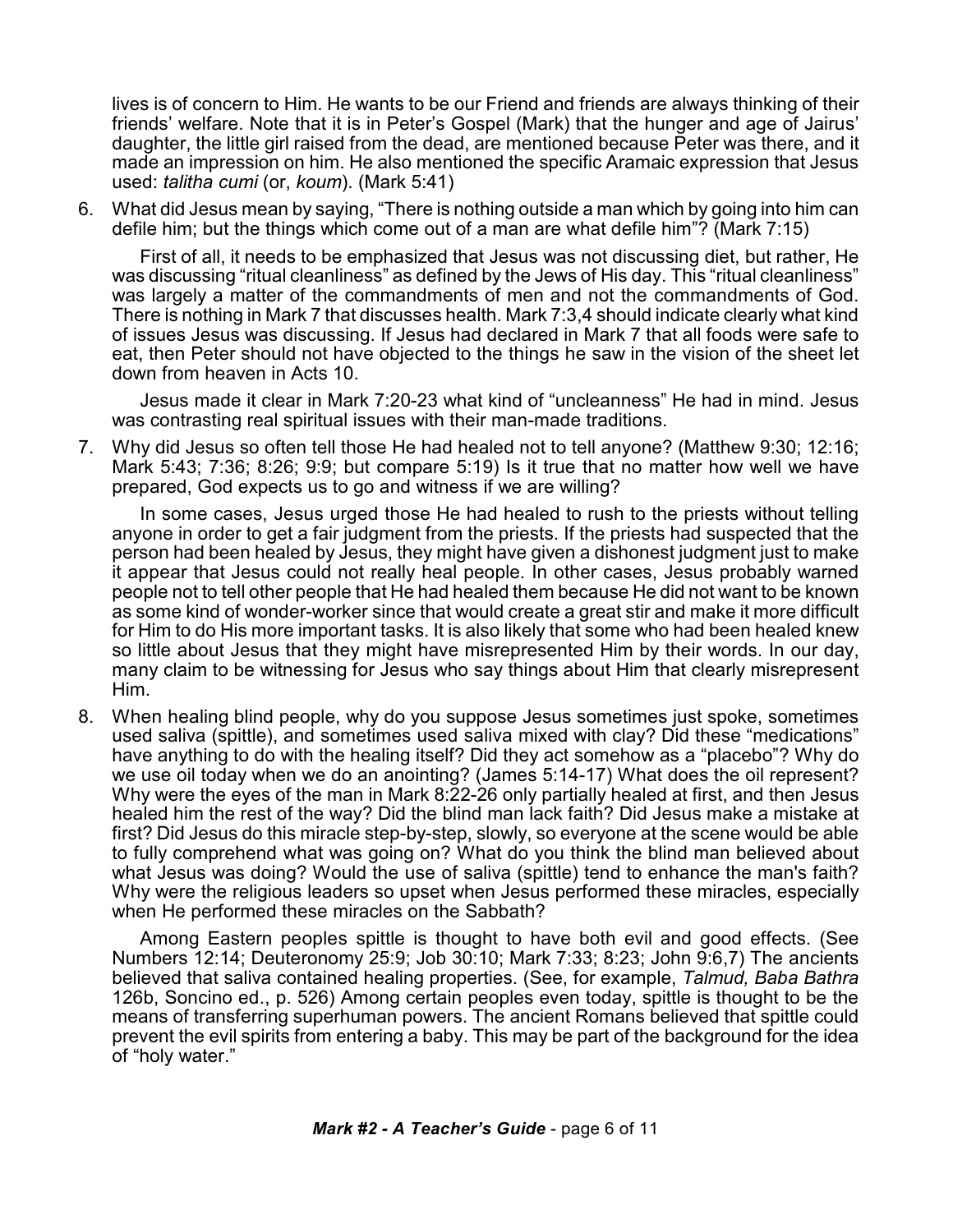Jesus apparently went out of His way to break the Rabbinical traditions about Sabbath observance in order to call attention to true Sabbath observance. It was against the law to apply any medication above the neck on the Sabbath. It was against their laws to mix or knead any mixture on the Sabbath. (See *Mishnah Shabbath* 7. 2, Soncino ed. of the *Talmud*, p. 349. See also *Mishnah Shabbath* 24. 3, Soncino ed. of the Talmud, p. 794) Jesus also violated their laws by applying an "unusual" anointing on the Sabbath. (*Mishnah Shabbath* 14.4, Soncino ed. of the Talmud, p. 539) The fact that Jesus anointed the man's eyes and asked him to exercise his faith by going and washing in the pool called Siloam (John 9:6,7) was probably a way of strengthening the man's faith.

The incident in Mark 8:22-26 is the only recorded case in which Jesus apparently healed in two stages. At that time, Jesus was in a somewhat pagan area of the country. It is possible that Jesus only partially healed his eyes to encourage him to believe that He could heal them all the way. Thus, it may have been an aid to faith.

9. Why did Jesus say, "And when you stand praying, if you hold anything against anyone, forgive him, so that your Father in heaven may forgive you your sins"? (Mark 11:25, *NIV*)

Isn't that what Jesus told us to pray for in the Lord's prayer? (Matthew 6:5-15) There are several places in Scripture that suggest that the Father's forgiveness is somehow contingent on ours. From other places we know that God forgives people even before they ask Him. (See Luke 23:34) Jesus wants us to understand that getting things straight with our fellow men is a part of worship and our relationship with God. He cannot admit us to heaven if we cannot get along with our neighbors. In fact, we are supposed to love our neighbors as ourselves! (Matthew 5:43; 19:19; 22:39; Mark 12:31-33; Luke 10:25-37; Romans 13:9; Galatians 5:14; James 2:8)

10. How could Jesus suggest that the most important commandments are found in Deuteronomy 6:5 and Leviticus 19:18 rather than in Exodus 20 or even Deuteronomy 5? (Mark 12:28-31)

The Jews loved to argue over the details of keeping the commandments. But Paul (Romans 13:8-10) and Moses made it clear that the whole of the Ten Commandments as well as all of the other precepts of God's law hang on two great principles: Love for God, (Deuteronomy 6:5) and love for our fellow humans. (Leviticus 19:18) When these principles are acted out in actual experience, even the Pharisees could not argue with the conclusions. (See Luke 10:25-39) Jesus was always seeking to get the people to think things through and to act from principle. If we do that, we will keep the whole law.

11. In what sense did the widow when she gave her two "mites" or copper coins "put more into the treasury than all the others"? (Mark 12:42-44, *NIV;* Luke 21:1-4)

A mite or a *lepton* was the smallest Jewish or Greek coin. It weighed between one-half and one gram (about 1/30 of an ounce). The size of her gift was measured by the fact that she gave her all and not by the value of the mites or *lepta* themselves. There are several very important lessons that we can learn from that experience. Jesus apparently went near the place of offerings in the temple just so that He could comment on the widow's gift.

We need to notice first of all that the widow believed that she gave her gift to God and not to the temple authorities. It is quite likely that the temple authorities despised her two mites as they counted the offering. They were much more concerned about the gold and silver coins that had been given. But Jesus commended her for her giving even though the money went to the worst possible place. Certainly, Caiaphas did not need her two mites. Today, we often hear people suggesting that they do not want to give their offerings to the church because, as they see it, the church is "misusing" the money in some way. If that were a valid basis for withholding our offerings, then surely, Jesus would have rushed over to prevent the widow from putting in her two mites! Instead, He commended her for giving her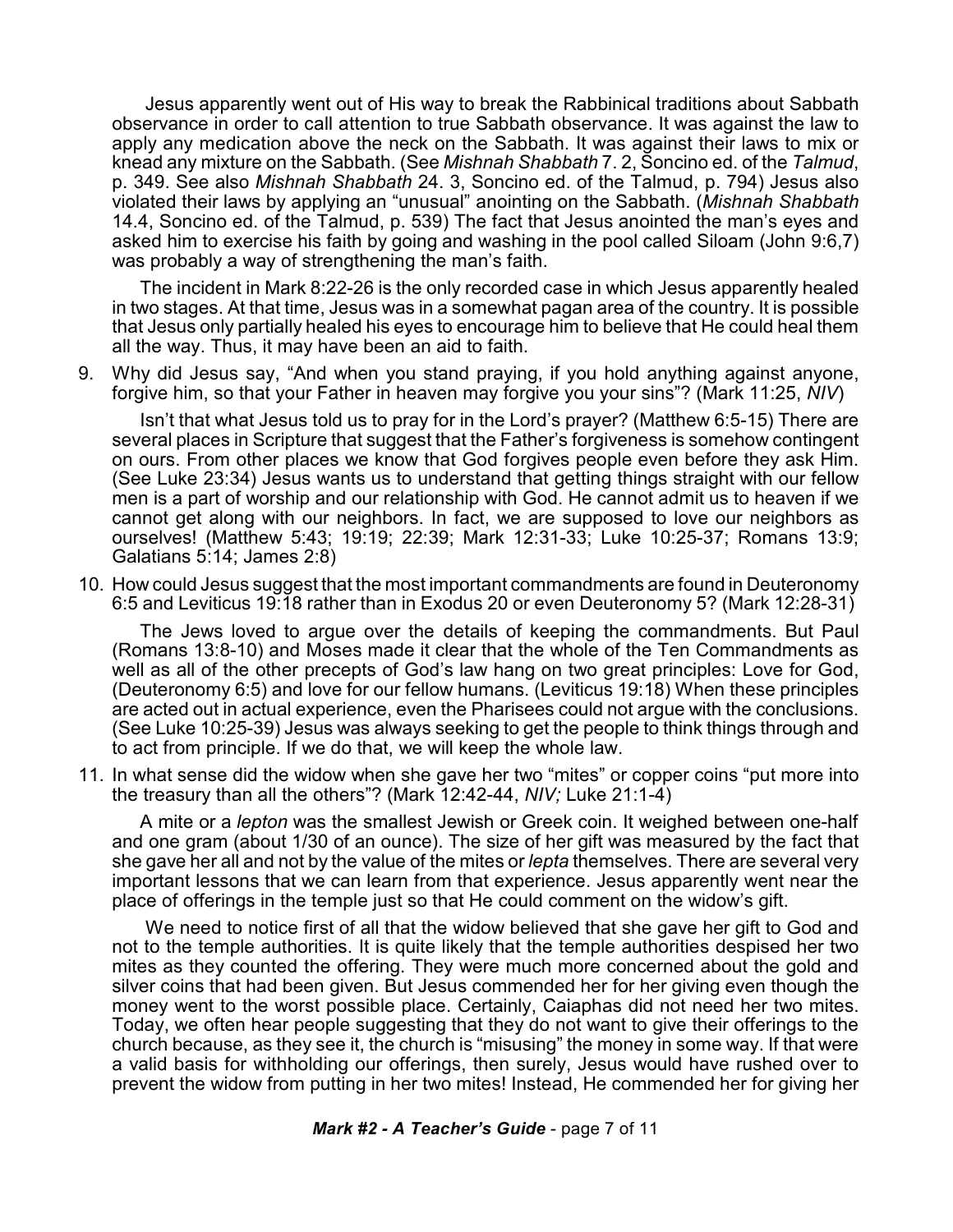all to God. When we give to the church, we need to give as if we are giving to the Lord. If we feel that the church is misusing the funds in some way, that is a separate issue that can be handled through internal reforms.

Jesus measured the widow's gift by her motive and the cheerfulness with which she gave. It was exemplary by the proportion of her means that she gave! She showed complete trust in God to provide for her future needs. The gift clearly showed that Jesus did not expect the poor to be excused from giving. Certainly, her example down through the years has led to an enormous wealth being given to the church around the world. (See *DA* 616)

12. When did or when will the time come when people will turn against their family members and persecute them and betray them? (Mark 13:12,13) How could Jesus give all the prophecies listed in Matthew 24, Mark 13, and Luke 21, and then say, "All these things will happen before the people now living will pass away"? (Matthew 24:34; Mark 13:30; Luke 21:32)

We usually date the signs in the "sun, moon, and stars" as follows:

- The Lisbon earthquake: November 1, 1755
- The dark day and the moon turning to "blood": May 19,1780
- The end of the 1260-year period of Daniel and Revelation signaling the mortal wound to the Roman Catholic Church: 1798
- The falling of the stars: November 13, 1833
- The end of the 2300-day prophecy: October 22, 1844

Ellen White connected the prophecies in Matthew 24, Mark 13, and Luke 21 to the end of the 1260-year period occurring in 1798. She went on to say that the end should have come while the generation living in the 1840s was still alive. In 1868 she spoke of a "long delay" in the second coming. In 1883 she stated that we should have been in the kingdom before then. Notice the following statements by Ellen White:

The angels of God in their messages to men represent time as very short. Thus it has always been presented to me. It is true that time has continued longer than we expected in the early days of this message. Our Saviour did not appear as soon as we hoped. But has the Word of the Lord failed? Never! **It should be remembered that the promises and the threatenings of God are alike conditional.** 

God had committed to His people a work to be accomplished on earth. The third angel's message was to be given, the minds of believers were to be directed to the heavenly sanctuary, where Christ had entered to make atonement for His people. The Sabbath reform was to be carried forward. The breach in the law of God must be made up. The message must be proclaimed with a loud voice, that all the inhabitants of earth might receive the warning. The people of God must purify their souls through obedience to the truth, and be prepared to stand without fault before Him at His coming.

**Had Adventists, after the great disappointment in 1844, held fast their faith and followed on unitedly in the opening providence of God, receiving the message of the third angel and in the power of the Holy Spirit proclaiming it to the world, they would have seen the salvation of God, the Lord would have wrought mightily with their efforts, the work would have been completed, and Christ would have come ere this to receive His people to their reward**. But in the period of doubt and uncertainty that followed the disappointment, many of the advent believers yielded their faith....Thus the work was hindered, and the world was left in darkness. Had the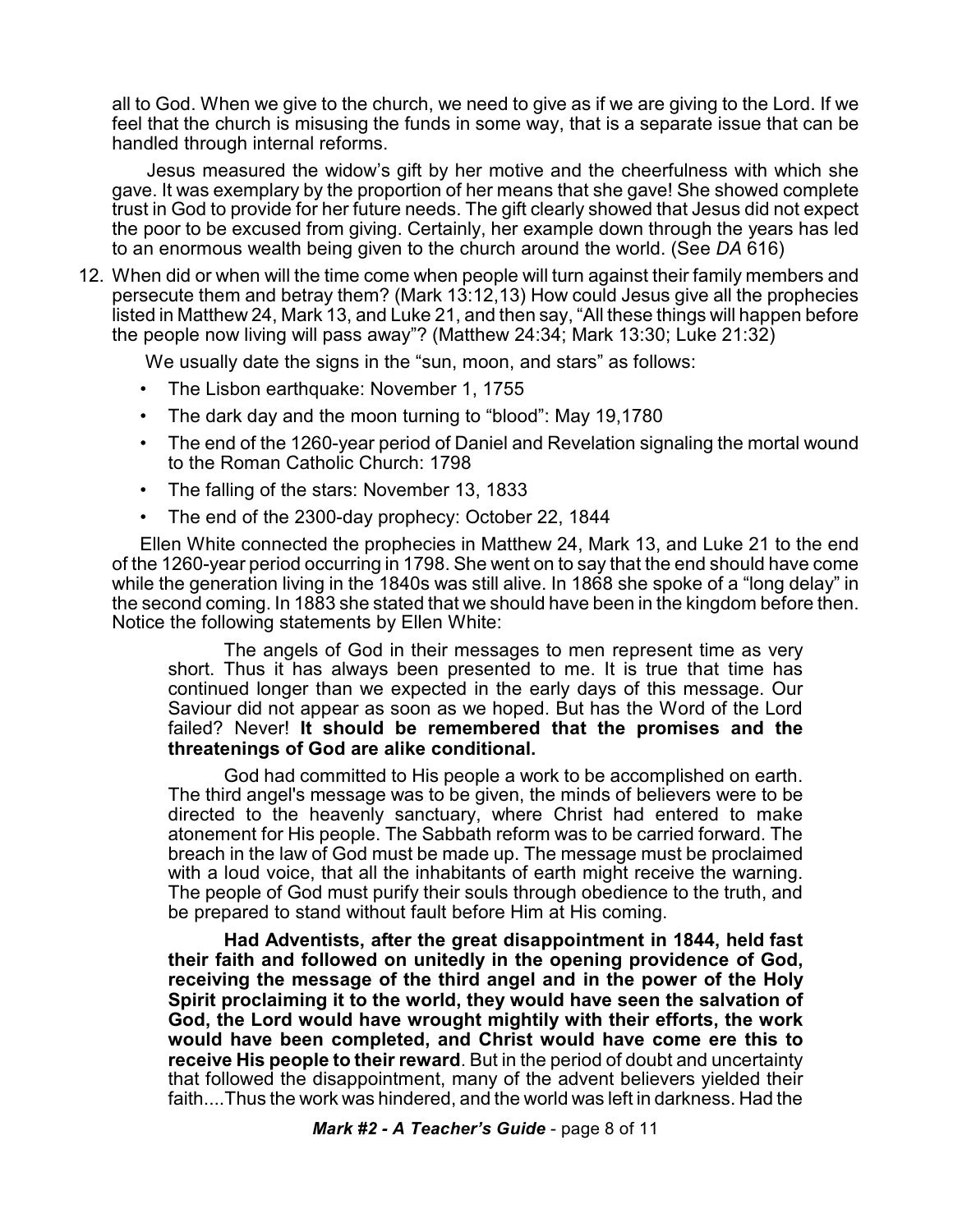whole Adventist body united upon the commandments of God and the faith of Jesus, how widely different would have been our history!

**It was not the will of God that the coming of Christ should be thus delayed.** God did not design that His people, Israel, should wander forty years in the wilderness. He promised to lead them directly to the land of Canaan, and establish them there a holy, healthy, happy people. But those to whom it was first preached, went not in "because of unbelief." Their hearts were filled with murmuring, rebellion, and hatred, and He could not fulfill His covenant with them. For forty years did unbelief, murmuring, and rebellion shut out ancient Israel from the land of Canaan. The same sins have delayed the entrance of modern Israel into the heavenly Canaan. **In neither case were the promises of God at fault. It is the unbelief, the worldliness, unconsecration, and strife among the Lord's professed people that have kept us in this world of sin and sorrow so many years.**-- *Manuscript* 4, 1883.

We may have to remain here in this world because of insubordination many more years, as did the children of Israel; but for Christ's sake, His people should not add sin to sin by charging God with the consequence of their own wrong course of action.-- *Letter* 184, 1901. *Evangelism* 695,696; compare *Last Day Events* 38; *Maranatha* 61; *Selected Messages*, Book 1, p. 67

God has always talked of the "day of the Lord" as being very near. (See 1 John 2:18; compare Joel 1:15; 2:1,2; 3:14; 1 Peter 4:7; Revelation 22:6,12,20; contrast 2 Thessalonians 2:1-6; Revelation 7:1-3) For each one of us individually, that may be true at any moment. God was not lying or being deceitful when He spoke those kinds of words or suggested those kinds of ideas to the prophets. What would people do if God told them that it would be many years or even centuries before He would do anything? The natural tendency would be to sit back and say, "Stop worrying," "Eat, drink, and be merry," etc. Many would say, "We can reform our lives just before we die!"

It is hard to know what time Jesus was talking about in Mark 13:12,13, but it seems that the ultimate fulfillment of that prophecy must be at the end, just before Jesus returns. No doubt, the Devil will "pull out all the stops" and do everything that he possibly can to destroy and confuse and deceive God's people.

13. What do we learn about God from the story of Peter's denial? (Mark 14:30,66-72; compare Matthew 26:34,35,69-75; Luke 22:34,54-62; John 13:38; 18:15-18,25-27; *DA* 713) How do you think Peter felt when he looked up at Christ? What do you think Peter expected to see in the face of Christ? Wrath? Anger? Sorrow? Offended justice? How do you think Jesus looked at Judas as he threw the coins down on the floor? How did Judas react? Why? How does God feel about each one of His erring children?

What can we say about a God who looks straight at one of His best "friends" as that person denies Him, and yet, God still shows His love? Peter's heart was broken. He realized what he had done when the cock crowed the second time, and he ran out of the judgment hall, stumbled back to the Garden of Gethsemane, and fell on the ground, weeping, wishing he could die! (*DA* 713) A short time later, Judas cast his ill-gotten thirty pieces of silver on the floor, realizing that he had betrayed innocent blood. Do you think Jesus looked at Judas? What did Judas see in the face of Jesus?

Jesus wept over both of His disciples. He will weep over all the wicked at the end as they perish. (Hosea 11:7,8) **God is not angry with sinners. He weeps over them even as they destroy themselves! Just as Judas realized that there was no more hope for him, the wicked at the end will realize that God has done everything He possibly could for them, but the wicked will continue to reject Him.**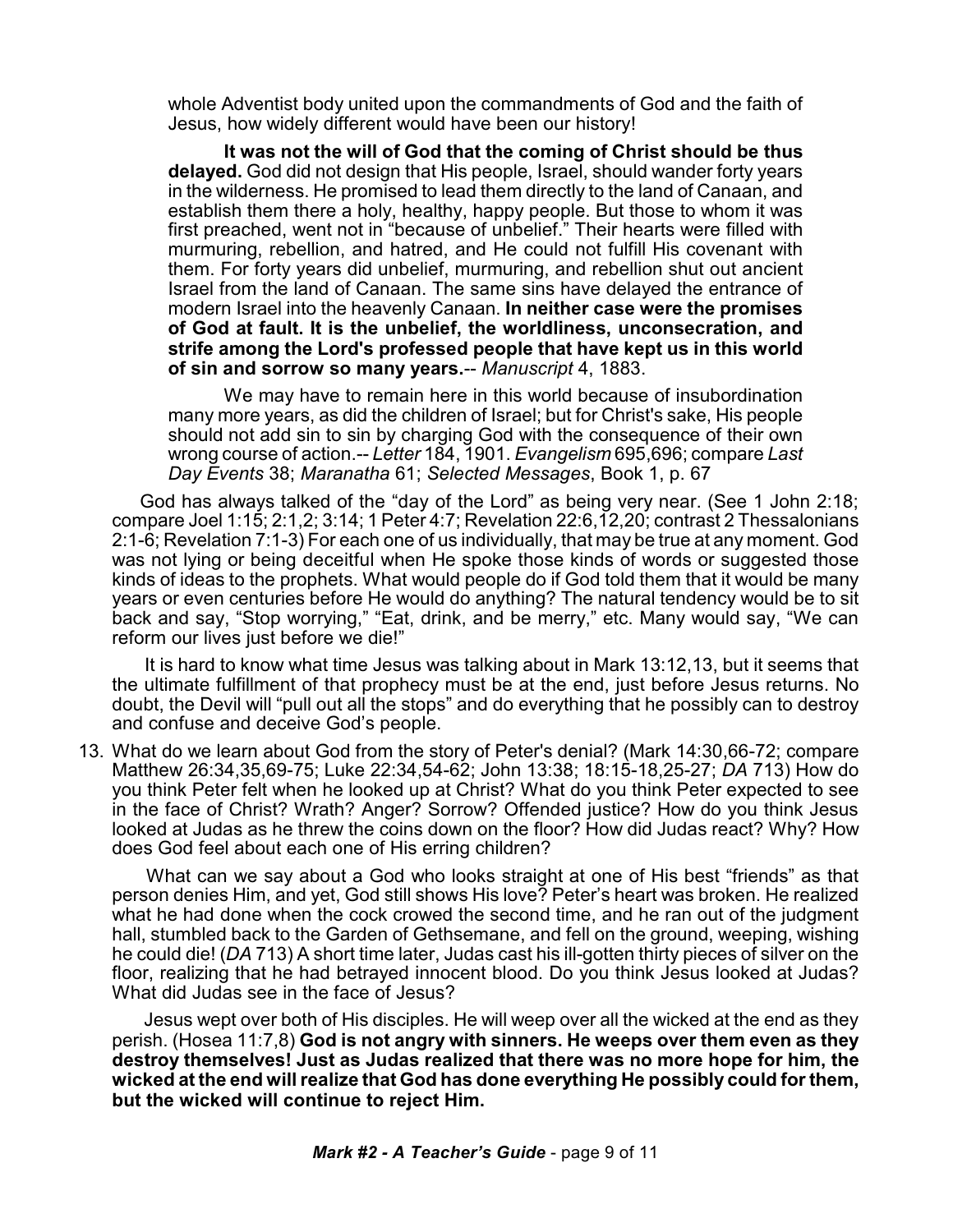14. Why did Mark write, "Then one of those standing near drew his sword and struck the servant of the high priest, cutting off his ear." Why did he omit Peter's name? (Mark 14:47, *NIV*) What about verse 51, "A young man, wearing nothing but a linen garment, was following Jesus. When they seized him, he fled naked, leaving his garment behind." Was that Mark? Why did Mark call Mary Magdalene "a woman" who came to the feast with a flask of ointment? (Mark 14:3) Why did Peter fail to identify Judas as the betrayer? (Mark 14:18-21)

As Peter and Mark wrote this Gospel, they wanted to include all of the details of the story, yet there was nothing to be gained by embarrassing some who were later very prominent workers for God's cause by mentioning their names along with their acts. Mark probably thought that anyone who really wanted to know who the individuals were that were involved in each of these incidents, could discover the truth for himself.

As mentioned above, Mark was probably the young man in Mark 14:51. The upper room was probably in his parent's home, and he apparently followed Jesus and the disciples to Gethsemane. (He might even have been sent there by his parents to check on what was happening!) He almost got into trouble and could have lost his life. Instead, he ran home, apparently naked.

15. If this is Peter's Gospel, why do you think Peter did not mention walking on the water? (See Matthew 14:22-32) Why was that final discussion between Jesus and Peter on the beach at Galilee not mentioned by Peter in this Gospel account? (See John 21:15-24; but see 2 Peter 1:14)

In his younger years, Peter was very outspoken. He wanted to be first at everything. But, after having lived with Jesus for those years and later having realized the truth of what kind of kingdom Jesus was trying to establish, Peter felt very humble about his previous life. In "his" Gospel there is no boasting or anything that would elevate him above any of the other disciples. That is proof that the Gospel actually works in changing people's lives.

16. Mark 15:40 suggests that a group of women remained loyal to Jesus right to the end and did not run away even though the disciples did. Why were they "more brave" than even the disciples? Why have Adventists and evangelists generally had more success with women than men? Why are women apparently more attracted to the gospel than men?

Women have often been more responsive to the gospel as presented by evangelists. There are many possible reasons for that. Jesus is often presented not as a powerful man that might appeal to men, but more like a quiet, but loving, Person that might be more attractive to women. It was easier for the women to stay near the cross at the end because the soldiers and the priests would pay little or no attention to them. They had less chance of being accused and arrested as followers of the crucified Jesus. Some of the women had been very faithful followers of Jesus for a long time. (Luke 8:1-3)

17. Why did the women say "nothing to anyone, because they were afraid" after receiving the news of the resurrection? (Mark 16:8) How do you reconcile Mark 16:1-3 and 16:9? Why do you think the angel said, "Go, tell his disciples *and Peter* that he is going before you to Galilee"? (Mark 16:7) Why did God choose Mary Magdalene out of whom He had cast seven devils (Mark 16:10) and who had been known as "a wicked woman in the town" (Luke 7:37) to carry the best "good news" of all time to the members of the first "general conference committee"? Would you have chosen her? Why do you think God chose her?

God is always much more forgiving that we seem to be. He was anxious to tell the great news to anyone who was ready to listen. Mary was the one who came to the grave. The "brave" disciples were in hiding for fear of the Jews! God wanted Peter to know that he was fully forgiven. The women may have been reluctant to say what they knew because the men were so reticent to believe them.